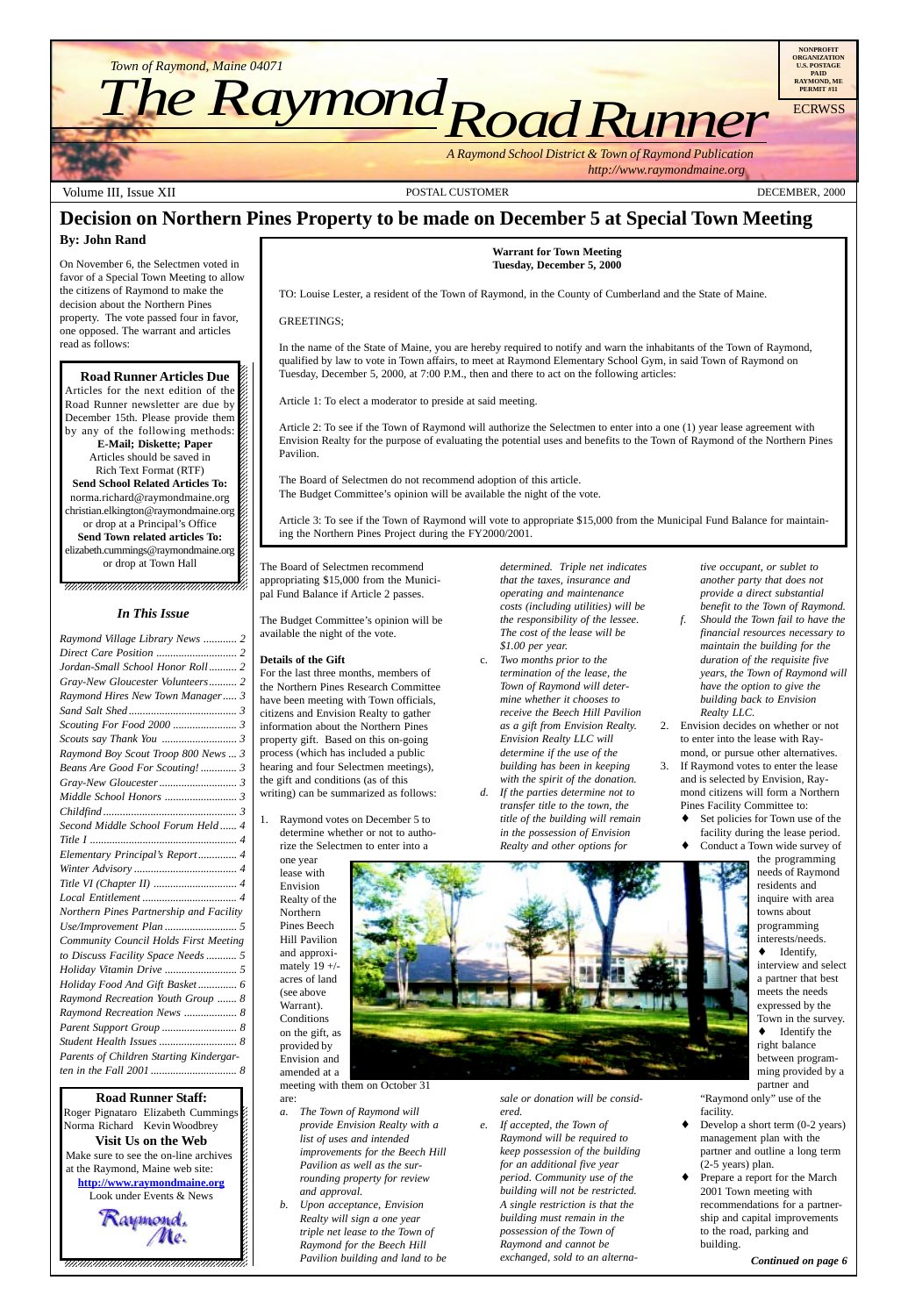| December 2000<br><b>Events and Meeting Schedule</b>                                                                                                                |                                                |                                                                                                                     |                                                                                 |                                                                                                            |                                       |                                           |  |  |  |
|--------------------------------------------------------------------------------------------------------------------------------------------------------------------|------------------------------------------------|---------------------------------------------------------------------------------------------------------------------|---------------------------------------------------------------------------------|------------------------------------------------------------------------------------------------------------|---------------------------------------|-------------------------------------------|--|--|--|
| <b>SUNDAY</b>                                                                                                                                                      | <b>MONDAY</b>                                  | <b>TUESDAY</b>                                                                                                      | <b>WEDNESDAY</b>                                                                | <b>THURSDAY</b>                                                                                            | <b>FRIDAY</b>                         | <b>SATURDAY</b>                           |  |  |  |
| FB=Fire Barn<br>JS=Jordan-Small<br><b>KC=Kokatosi Campgnd</b><br><b>RE=Raymond Elementary</b><br>TG=Town Garage RT85<br>TH=Town Hall<br><b>VL</b> =Village Library |                                                |                                                                                                                     |                                                                                 |                                                                                                            | 1                                     | $\overline{\mathbf{2}}$                   |  |  |  |
| $\mathbf{3}$                                                                                                                                                       | 4<br>7:00PM TH<br>Budget/Finance<br>Committee  | 5<br>7:00PM RE<br>Selectmen<br>7:00PM RE<br><b>SPECIAL TOWN</b><br><b>MEETING</b>                                   | 6<br>7:00PM TH<br><b>Planning Board</b><br>7:00PM RE<br><b>School Committee</b> | $\overline{7}$<br>10:00AM VL<br>Story Time<br>10:00AM VL<br><b>Baby Time</b><br>7:00PM VL<br>Library Club  | 8                                     | 9                                         |  |  |  |
| 10                                                                                                                                                                 | 11<br>7:00PM TH<br>Budget/Finance<br>Committee | 12<br><b>Recycling Pickup</b>                                                                                       | 13<br>Recycling Pickup<br>7:00PM TH<br><b>Planning Board</b>                    | 14<br>10:00AM VL<br>Story Time<br>10:00AM VL<br><b>Baby Time</b>                                           | 15<br>2:15PM RE<br>Good News Assmebly | 16                                        |  |  |  |
| 17                                                                                                                                                                 | 18<br>7:00PM TH<br>Appeals Board               | 19<br>7:00PM TH<br>Budget/Finance<br>Committee<br>7:00PM TH<br>Selectmen<br>7:00PM JS<br>Conservation<br>Commission | 20<br>7:00PM RE<br><b>School Committee</b><br><b>Budget Public Hearing</b>      | 21<br>10:00AM VL<br>Story Time<br>10:00AM VL<br><b>Baby Time</b><br>6:30PM KC<br>Lions Club                | 22                                    | 23<br><b>TOWN OFFICE</b><br><b>CLOSED</b> |  |  |  |
| 24                                                                                                                                                                 | 25<br><b>CHRISTMAS</b>                         | 26<br>Recycling Pickup                                                                                              | 27<br>Recycling Pickup                                                          | 28<br>10:00AM VL<br>Story Time<br>10:00AM VL<br><b>Baby Time</b><br>7:00PM TH<br><b>Cemetery Committee</b> | 29                                    | 30                                        |  |  |  |
|                                                                                                                                                                    | No School                                      | No School                                                                                                           | No School                                                                       | No School                                                                                                  | No School                             |                                           |  |  |  |

# <span id="page-1-0"></span>**News from the Raymond Village Library**

The Christmas Season is well on its way and the Raymond Village Library has prepared books to help you with your holiday festivities. In addition to the cookbooks and books on crafts, are Jan Dorgatz's "52 Ways to Make Christmas Special" and "Unplug the Christmas Machine", by Jo Robinson and Jean C. Staeheli, a guide to putting love and joy back into the season. So be sure to check with your library to get new ideas for making your holidays more festive and enjoyable.

Grade 5 Grade 6 Harmony Brown Katie Eastman Bridget Byrne Amanda Hammett Raven Casler **Andrew Reed** Sarah Crockett John Shively Alison Gagnon Kainani Stevens Ian Levinsky Amy McIntire Robyn Stillings

Need some ideas for your gift list? "Savory Best Sellers", a great cookbook is on sale for \$7.00. There are still a few extra large library T-shirts on sale for \$5.00 and you can purchase the book, "Raymond, Then and Now", two for \$5.00. All these are available at the library.

For the holiday season, the art works of Charlene Lee, a local artist and art teacher, will grace the walls of the library, for your holiday selections.

### **Upcoming Events:**

We would like to recognize two very special volunteers who faithfully come to the Gray–New Gloucester Middle School each week to help in our busy office.

Storytime and Babytime at the library on Thursdays at 10 am. Remember, no school, no Storytime. The Raymond Village Library Club Meeting and Christmas Party will be held December 7 at 7 P.M. This is always open to new members; please call 655-4283 for more information. The Reading Group will not be meeting in December. If you wish to prepare for January's meeting, "The Poisonwood Bible", by Barbara Kingsolver is the selection. The library will be closed Christmas Day and will be closing at 7 P.M on Mondays and Wednesdays during December, January and February. Remember, in case of inclement weather; please call ahead, to make certain the library is open.

# **Jordan-Small School Honor Roll**

It is with great pleasure that the staff of Jordan-Small School recognizes the following students for their academic achievement during the first quarter of the 2000-2001 school year.

Students receiving High Honors (All A's):

Students receiving Honors (A's & B's)

Grade 5

John Atwood Danielle Holman Natasha Carson Andrew Miranda Victoria Christy Mike Orsini Amy Cobb Taylor Parker April Cox Alison Remalia Markie Desorbo Doug Remick Amanda Doughty Elizabeth Stevenson Khristopher Fenton Daniel Williams

Grade 5 continued

Ali Gordan Cody Winde Travis Guerrette Justin Woodbrey Julia Hartig

## Grade 6

Ian Acker Cameron Gosney Alyse Bartholomew Roman Gosney Nora Biggs Sam Grieve Andrew Bissonnette Wyndham Juneau Keegan Brown Troy Knight Brett Coggan Elliot LaMarre Brittany Cogswell Jacob Markowski Julia Comeau Sarah Morneault T.J. Cook Ben Myhaver Casey Crouse Kaz Powell Jennifer Curtis Erika Richardson Skylar Duncanson Justin Robinson Amanda Evans Jeremy Salamone Nick Ferry Kayla Taylor Taylor Fey James Wiley Nicole Gagne EmJay Williams

Stephen Wisutskie

Congratulations go to each one of you for striving to accomplish quality work! Our community joins your parents and guardians, proud of your efforts!

# **Gray-New Gloucester Volunteers**

Lona Farrell is a new volunteer this year. She offers her time two days a week to assist with the Parents As Partners weekly newsletter, to organize and alphabetize the many forms students hand in, to help with answering the phone, and to offer a smile and assistance to anyone who walks through the door.

Michelle Allen has volunteered at the middle school for five years. She donates her time one-day a week in the office helping with bulletin boards, Student of the Month, and mass mailings. Michelle is very involved

with the PTSA and lends a helping hand wherever it is needed.

We sincerely appreciate the time you give to the middle school. You make the office atmosphere friendly and warm to staff, students, and the community. We would not be able to complete our duties or offer such quality service without you.

## Sincerely:

Luanne Coulombe, Secretary Deb Gellerson, Secretary Jane Greene, Secretary Donna Beeley, Assistant Principal Victoria Burns, Principal

# **Direct Care Position**

At 3 Acre Farm, Route 85, in Raymond for a 20 year old woman with autism. This is a part time position with good pay for holistic, innovative care. You'll learn a lot. For more information call Jane at 655-3196.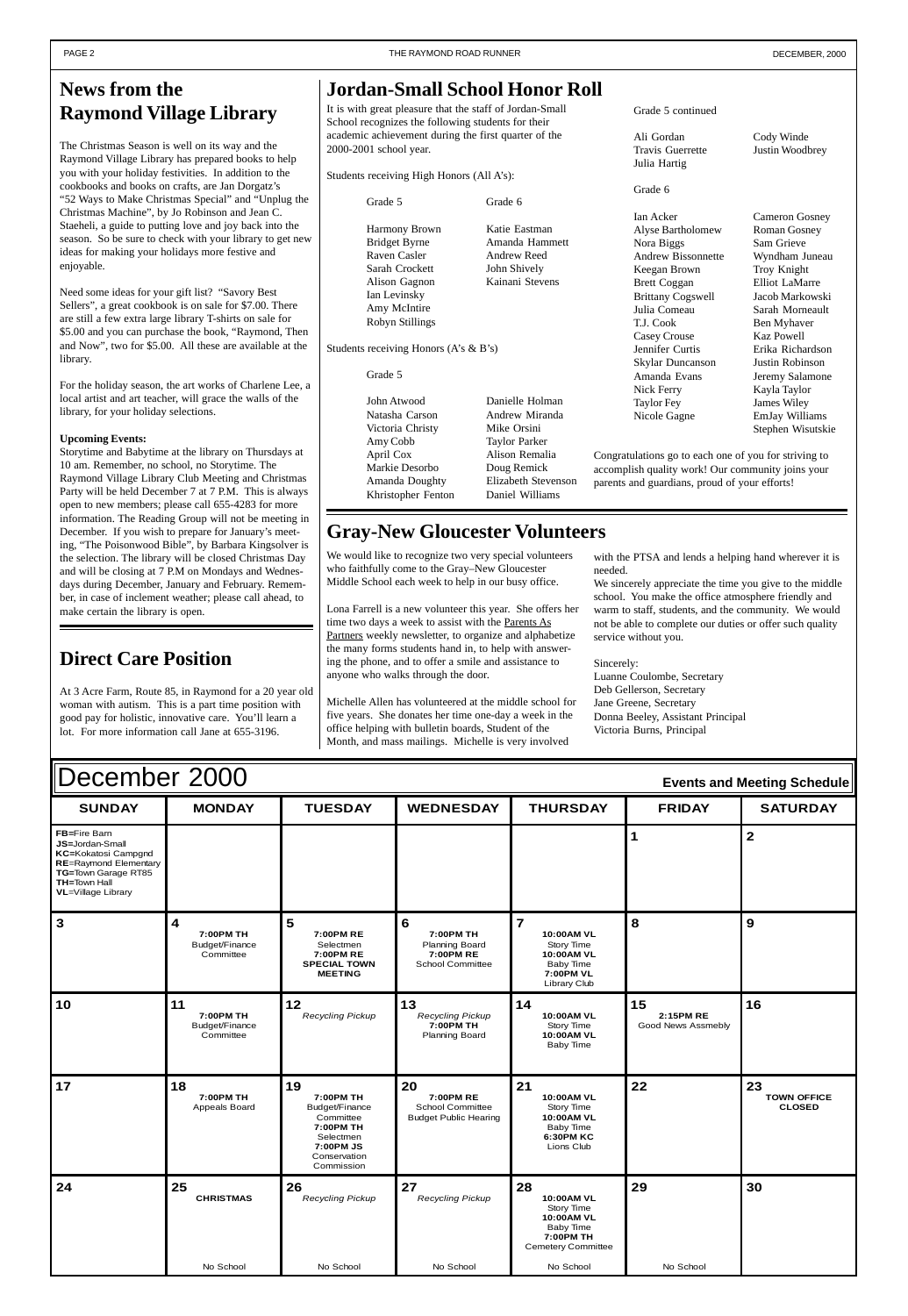# <span id="page-2-0"></span>**Raymond Hires New Town Manager**

Peter Hall, Chairman of the Rockport Selectmen announced today that Donald Willard, the Town Manager for over 14 years has given his resignation as he will be taking a job in Raymond, Maine. Mr. Hall stated "Don has given over 14 years of fine service to the community, having accomplished many successful projects over the years". Mr. Willard stated that he has had a wonderful 14 years in Rockport and wants to thank the many dedicated employees, town officials, and active-citizen volunteers who were able, as a team, to accomplish a substantial record of achievement for the town. Mr. Willard further stated "I will always look back fondly upon my tenure in Rockport and the many friends that I have made here over the years. However, it is time to seek a new challenge and I look forward to serving the town of Raymond and the challenges and opportunities that will afford me. Megan and I are excited about relocating to Raymond, a community much like Rockport that will afford us an opportunity to have a wonderful quality of life, but with the added benefit of being able to raise our son in an area closer to other family members".

On Saturday November 4<sup>th</sup>, 43 Cub Scouts and Boy Scouts were out in force to collect food for the Raymond Food Pantry during this year's Scouting for Food Drive. The scouts collected over 2,183 non-perishable food items to donate to our community. This will be used for holiday baskets and to keep the shelves stocked. The scouts also collected returnable bottles and cans and donated all proceeds to the Pantry as well. We are pleased to report that the sum of \$263 was donated to the Raymond Food Pantry Director. This money will be used to supplement purchases where needed.

# **Sand Salt Shed Open December 1st**

The sand salt shed on the Plains Road (FL 89) will be open for Raymond residents who wish to get sand for their residential driveway use December  $1^{st}$ . The hours will be Monday through Saturday from 7:00 am to 3:00 P.M. The location of the shed is on the right side of the lot just inside the gate. Please understand that the other areas of the public works yard are not for resident's use.

# **Scouting For Food 2000**

DAY 1: According to Billy Yates, day 1 started out great. The trail wasn't too steep or rocky and he thought he would have a great time. His first impression on the Appalachian Trail was that the trail was "moderately difficult". As they went along the trail, the terrain grew more steep. But when they reached the top, everyone was amazed at the view.

If a donation bag was dropped off at your house but was not picked up you may still donate. A drop off box has

been placed at the entrance to the post office and the Salvation Army store. You may also donate items to the Raymond Food Pantry year round. Hunger is not a seasonal event. Support the pantry year round.

**DAY 2:** The group had a hard time getting going after a night of catnapping in the humidity. Some of the guys took an early morning swim. The group started out heading downhill. Three of the hikers took a wrong turn and found themselves dead ended on a cliff. The group passed many beautiful sites, such as roaring brooks, and waterfalls. They also learned how important it was to keep together, as the lead group carrying all the lunches got ahead of the rest. The trail was deceiving – just when you thought you were at your destination – you'd find yourself at another rise. Burning feet couldn't take away from the view though. The group's first view of Mt. Katahdin was clear!

The scouts truly appreciate your donations of items to support this event. They also express sincere gratitude to Kokatosi Campground for use of their facilities for the sorting.

# **Scouts say Thank You**

The scouts from Cub Scout Pack 800 and Boy Scout Troop 800 would like to thank the community for the support of many recent programs. Your support of Scouting for Food, Popcorn Sales, Bottle Drive and Wreath Sales are appreciated. Your continued cooperation assists in a quality program for many scouts in town. THANK YOU!!!

RABIES CLINIC TOWN OF RAYMOND JANUARY 20, 2001 1:00 PM TO 3:00 PM PUBLIC WORKS GARAGE ROUTE 85

## **Raymond Boy Scout Troop 800 News By: Steve Clark, Troop 800 Scribe**

## **Appalachian Trail Adventure Fifty Mile Hike**

**DAY 5:** THE END!!! The group needed three more miles to complete it's 50 mile hike. The group hiked to the rangers cabin and back, with some of the boys even running the last mile and a half. After packing up and caravanning to McDonald's in Millinocket for some "civilized food", the group made it back to Raymond by 4 P.M.!

The participants in the 50 mile hike up Mount Katahdin over the Labor Day Weekend were: Matt Peterson, Billy Yates, Donnie McKay, Zeb Swick, Clint Randall, Tim Curtis, Jake & Sam Levinsky, John Shively, Andrew Jordan, Kenny Schlegel, Joe Stevens, Jay Peterson, Greg Curtis, Don McKay, Mr. Randall.

However, Mr. Peterson had a different point of view regarding the first days hike. Although the trail started out fairly gradual, the hikers drank a lot of water due to the high heat and humidity. After climbing the "stairway to heaven" the group realized just how heavy their packs were. The group stopped at a pine forest next to Crescent pond and camped for the night.

**DAY 3:** It rained hard through the night. At 6 A.M. it was still raining. It was a cold breakfast this morning. The group made Abol Bridge by the time the camp vehicles arrived. Perfect timing. The group switched to day packs and Andrew Jordan joined the group for the next 11 miles. Everyone was looking forward to

## reaching the water slide. Although the water was cold, the boys had fun sliding down the water slide. As soon as the group reached camp and treated sore feet, then they filled their bellies with warm chili.

**DAY 4:** According to Billy, this was the best day of the hike. After reaching Baxter Peak and getting a first glimpse of Knife's Edge, some in the group were reasonably scared. The Knifes edge lived up to its reputation – causing many in the group to be anxious. Although it took longer, the lead scouts assisted the others and made the climb safer for the entire group. "It was a proud moment" according to Mr. Peterson. The extra precautions caused the group to get a little behind schedule – which made getting down off the mountain a bit difficult in the dark. Billy took the lead and without a flashlight, led the group down off the mountain safely, which was a welcome to all the worried parents waiting at base camp.

According to the journals, most everyone agreed that they had all experienced something great and that they would remember it forever!!!

This scribe can't wait to give it a shot next time.

Submitted by Steven Clark, Troop 800 Scribe 2000- 2001

To keep up to date on upcoming Troop 800 activities and events check out the Troop's webpages on the town website at www.raymondmaine.org which includes contact information and other things that the Scouts have been up to. To contact by phone Jay Peterson, Scoutmaster, 655-2160 or Denise McKay, Troop Committee Chair, 655-3954.

# **Childfind**

## **By: Mary E. Waters**

Each year we attempt to locate children in the community who may require special education services. If you have a question about your child's development in the areas of speech and language, gross and fine motor (using large and small muscles), hearing, vision, or learning, please call the school. If your child is three or older we will conduct a free screening at home. If your child is younger than three, we can provide some screening services in your home, and/or make arrangements for screening at the appropriate community agency. Our obligation also extends to Raymond students who attend private schools. If your child

attends private school and you feel he or she may require special education services, please notify us.

If you know of a child (your neighbor, niece, nephew, or the child of a friend) who may need this service, please encourage their parents to call the school.

All screening is done only with parental permission and participation. If a problem is found an appropriate referral is made with parental permission. The results of the screening are confidential and the rights of both parents and children are protected under Maine Special Education Law.

If you have any questions or wish to refer a child for screening, please call me at the school (655-8666).

# **Beans Are Good For Scouting!**

Troop 800's bean supper was a rousing success! Many thanks to all who attended. The money raised helps to support the activities of the Troop for the 2000-01 season. Over 120 people came to eat, 18 Scouts participated setting up, serving, and cleaning up. The supper itself was comprised of several varieties of baked beans, American chop suey, macaroni & cheese, hot dogs, coleslaw, biscuits and a wide selection of great desserts prepared by Scout parents. Scoutmaster Jay Peterson and Dean Stevens were the cooks with additional beans provided by Jane Jordan who also was in the thick of helping during the supper. We received many thoughtful complements from diners who appreciated the work and manners of the boys and expressed interest in the well being of the Scouting program in Raymond. Thank you also to the Raymond Village Church, our Charter Organization for the use of the church vestry and some other very helpful support.

**Gray-New Gloucester**

## **Middle School Honors**

The Grade 7 Dragon Team at the Gray-New Gloucester Middle School is pleased to honor Students of the Week and Students of the Month. The following students have received these honors to in September and October:

> Tina Tarsett of Raymond Adam Wallace of Raymond

# **HAPPY HOLIDAYS**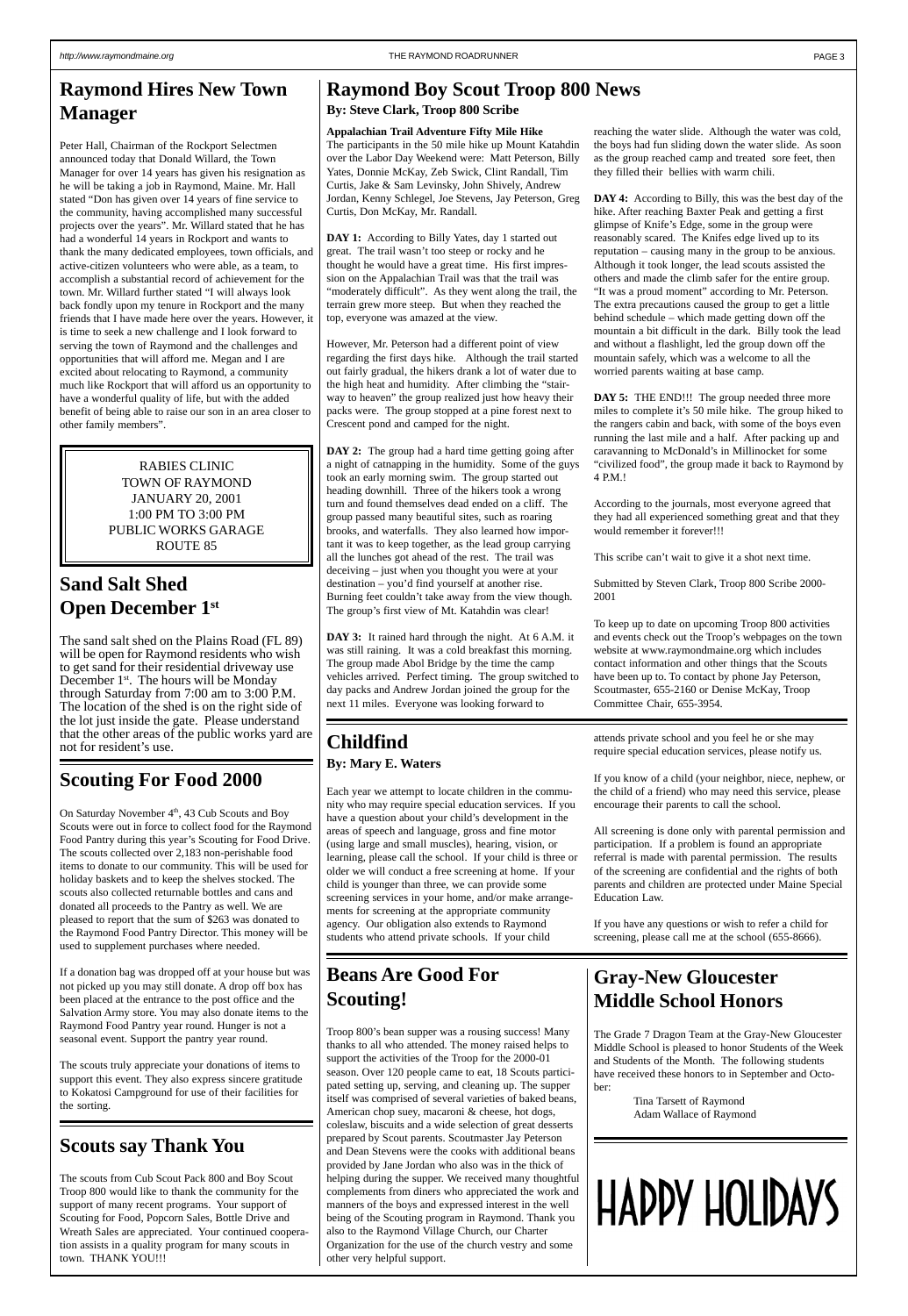# <span id="page-3-0"></span>**Jordan-Small School Update: Second Middle School Forum Held**

## **By: Principal Christian Elkington**

On Thursday, November 9th, the 2nd Jordan-Small Middle School Forum was held. Approximately 25 parents and community members attended this meeting. Rough draft ideas for the best learning and teaching practices to help meet the needs of middle school students were presented. The draft presented at this meeting came from discussions and research reviewed by J-S Middle School staff.

In developing our rough draft model our three main goals are to support the greatest academic, physical, and social development our students can attain. Today more than ever we know more about how the human body and mind develops between the ages of 10 and 14. We know that academic growth does not occur in most students at this age simply by having a rigorous curriculum. A school must also formulate and create supports and practices that develop each child's individual physiological and social needs. Middle Schools across the country who have focused on their students' needs in all three of these areas have seen their students make both dramatic and sustained academic growth on both national and state assessments!

Questions and concerns from the audience centered around four areas in our rough draft plan:

- 1. Looping, where a teacher or a team of teachers works with the same students over a two-year period
- 2. Integrating curriculum, where a group of teachers team teach differing subject areas and reinforce concepts learned with the opposite teacher in each of their own classes
- 3. Placing a greater emphasis on Art, Music and Physical Education/Health along with introducing a Foreign Language in 5th grade
- 4. Continuing the daily schedule of our new middle school on the same time frame as Raymond Elementary School.

At our next Middle School Forum we will update our plan and present more information to more clearly explain the student needs, the above practices help to support. Our next two forums will be on Thursday, Jan. 25th, and Thursday, Feb. 1st from 6:30 – 8:00 PM. We ask that you attend one of these forums. Two forums back to back are being provided to give everyone who wants to attend ample opportunity. We must have your feedback and involvement in the development process if we are truly going to build a school that supports all learners!

In closing, I want to commend the students and staff of Jordan-Small School for their efforts on our Thanksgiving Food Drive! All together we collected 722 nonperishable items along with \$113.45 in monetary donations. Way to go Jordan-Small School!

## **Raymond Elementary Principal's Report For December By: Norma Richard**

I want to take this opportunity to thank all students and families who supported the Innisbrook fundraiser. Your efforts were very, very successful with over \$9,000 earned to support PTA scholarships and student activities, including assemblies, performances and field trips. The Raymond community is very supportive of education and of programming for its children, and this fundraiser is another indication of our community's outstanding support and commitment.

Winter is right around the corner and, at the Raymond Elementary School, it means dealing with parkas, boots, hats, mittens, and snowsuits. We would like to remind all parents to label, if possible, all items of winter clothing. Students should dress appropriately for the winter weather and we want to make sure that all items are returned to their rightful owners. Our Lost and Found, located in the main office, grows by leaps and bounds during the winter months, so please check with Wendy if your child has lost any items of clothing.

We do have recess each day during the winter months, unless the weather is so severe that all children remain inside. We do have some children with respiratory or other medical alerts who cannot tolerate cold temperatures and need to stay out of the cold weather. With a doctor's note, we are happy to provide an alternative inside recess for these children. All other children will go outside, so please make sure your child is warmly dressed and prepared for recess.

Nurse Vickie and I would also like to remind parents

that children who are sick should remain at home until they are well enough to tackle the demands of the school day without exposing other children to colds or the flu. This also means that children need to be fever free for 24 hours before returning to school.

This year Title VI (Chapter II) money will be used to support teacher training in the new Primary Literacy Standards for grades  $K - 3$ .

The school cancellation procedures were published in the school calendar/handbook (also available on the Raymond Web Site). To review, in the event of no school due to weather or other emergency conditions, the cancellation announcements will be broadcast on the local television stations (channels 6, 8 and 13) and radio stations (WPOR, WMGX, & WGAN) as soon as possible. School delays are coordinated with the receiving school systems, Westbrook, Windham, Poland and Gray, so weather in these districts may affect busing for our elementary students. Safety is always the first consideration in canceling or delaying the start of school.

I would like to remind parents and community members that the main office number for the Raymond Elementary School is **655-8672**. We have three lines available to the elementary school, and parents may call and find the line busy. In the event of an emergency, you can call the Superintendent's office at 655-8666 and ask to be transferred to the school office. Also, we have one receptionist in our school office. If Wendy is away from the desk and unable to answer the phone, please leave a message on the office voice mail and she will return your call promptly.

## **Winter Advisory By: David Bois, Superintendent Of Schools**

Winter weather and concern about school closings go hand in hand. Although school closings create some hardship and inconvenience to students and parents, they cause particular problems for Raymond students tuitioned outside the district. Coordinating no school announcements, delays, and early dismissals requires that we develop guidelines that will provide reasonable and safe procedures for dealing with these circumstances.

Parents and students should be aware of the following:

l) If there is a no school announcement for Raymond we do not bus any students regardless of whether an outside district is having school. If a receiving school is in session this is regarded as an excused absence. If students have alternative transportation, obviously they can attend.

2) In the case of one hour or two-hour delays for the opening of school, we must go with the longer delay. For example, if Windham has a one-hour delay and Gray has a two-hour delay, we will call for a two-hour delay for all Raymond students. If we did otherwise our students would arrive at the school(s) with the longer

delay and be unsupervised. In addition it is impossible for us to bus individual runs to each school district and maintain a schedule.

3) Early dismissals operate in the same manner. If Gray were to dismiss at 11:00 and Windham at noon, we would then call for early dismissal of all Raymond secondary pupils at 11:00. Elementary students are dismissed as soon as possible after the secondary runs. There will be occasions when Raymond students will be dismissed early from schools that will not be closing early at all, but once again this is determined by our ability to bus all of our students within a certain time frame, with the busses we have.

Please remember these are general guidelines. Unusual circumstances can occur which will require a specific response. In that event we will make every effort to contact parents through television and radio announcements. During periods of inclement weather please access public information media.

 I hope that this brief information has not confused you more than helped, but as always please feel free to call my office if you have any questions.

## **Local Entitlement**

This year local entitlement funds are being used to pay for three educational technicians in Special Education. These ed. techs. are working with students to help reduce the pupil/teacher ratio in the Resource Room and to give students more individual attention in the classroom. Money from this year's grant has also been set aside for specific training and adaptive equipment.

Local entitlement money is that money set aside by the Federal Government to help fund special education. The money flows through the State to local districts where it is used at the district's discretion for special education programming.

## **Title I**

## **By: Margaret Mains, 655-8672**

The Title I teacher this year is Margaret Mains who will be assisted by Nicole Beers. They will be working with children who scored below the thirtieth percentile on the math and reading sections of the TerraNova achievement test or whose performance in grades K-2 in these areas prompted teachers to refer with documenting evidence. Students will be worked with during their regular reading and/or math period after the child has received instruction from his/her regular classroom teacher, often in the child's classroom. This instruction does not take the place of classroom teaching but is in addition to that instruction.

Title I monies are federal funds sent to the states for distribution to the schools.

If you have any questions concerning the Title I program, please call me at school.

## **Title VI (Chapter II) By: Norma Richard, 655-8672**

Former Chapter II monies have been included with other noncompetitive federal funds under one umbrella called IASA. Chapter II has been renamed TitleVI. The actual fund amount and project requirements have not changed significantly.

If you have any questions about title VI programming or planning, please call me at school.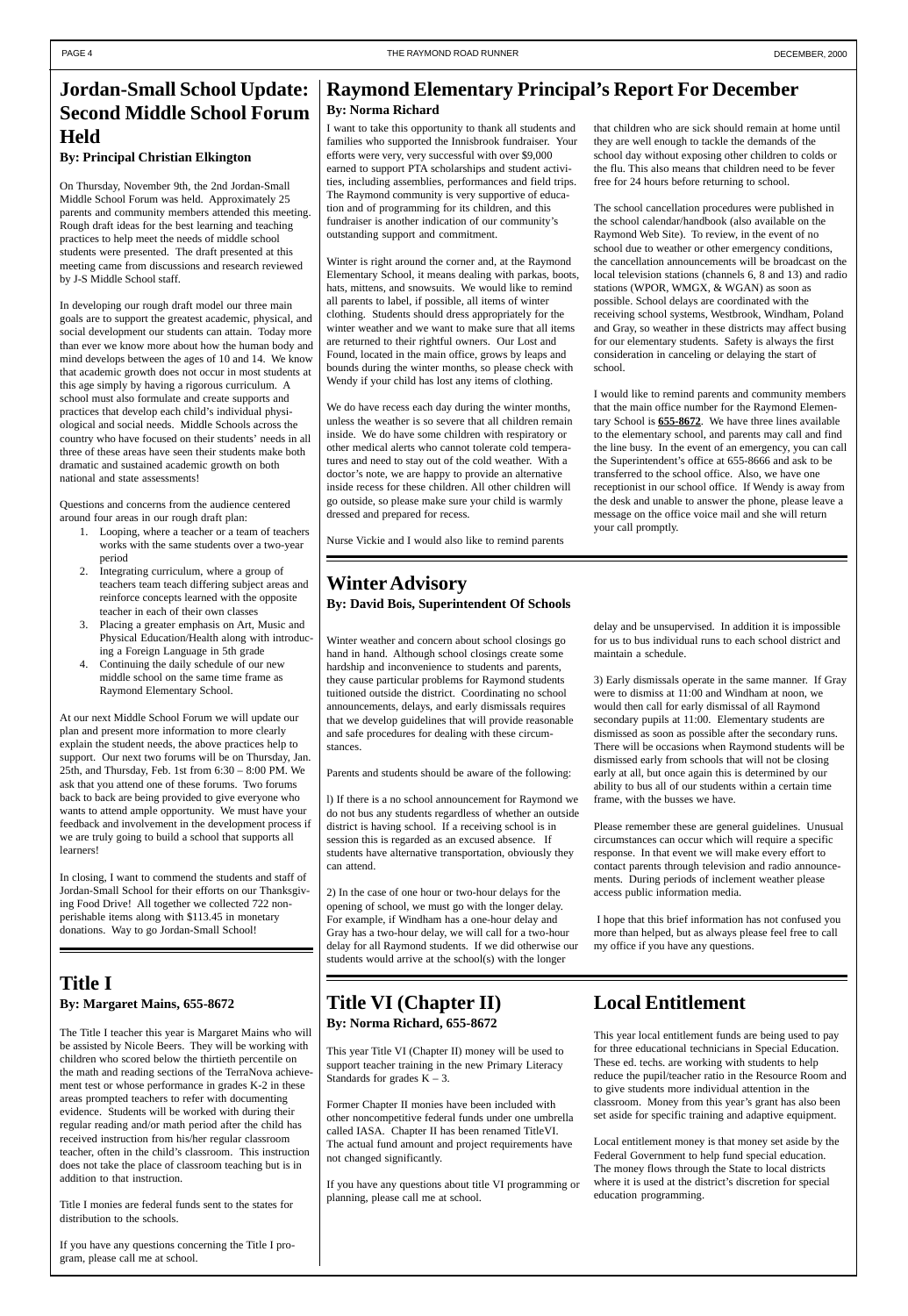# <span id="page-4-0"></span>**Northern Pines Partnership and Facility Use/Improvement Plan**

On December 5, 2000, Raymond will hold a Special Town Meeting "To see if the Town will authorize the Selectmen to enter into a one year lease agreement with Envision Realty for the purpose of evaluating the potential uses and benefits to the Town of Raymond of the Northern Pines Pavilion".

 The following plan has been developed in the event the Town votes in favor of signing the lease and further evaluating the Northern Pines gift.

## **Partnership Plan**

To properly operate and maintain the Northern Pines facility and provide valuable programming to Raymond and Lake Region towns, the Northern Pines Research Committee recommends that Raymond enter into a **partnership** with a non-profit community service organization. The following benefits of forming a partnership have been identified:

- 1. Raymond could share expenses to reduce costs and could turn day to day management of the facility over to another entity.
- 2. A partnership could provide experienced programming for Raymond and Lake Region senior citizens, adults, teenagers and preschool aged children. These groups currently do not have formal program opportunities here in Raymond.
- 3. Raymond could negotiate access to the facility for some "Raymond only" use (see below).
- 4. With professional assistance from a partner, Raymond could develop an effective long term facility management plan.
- 5. A non-profit partner could provide greater access to grant funds for developing community based programs than if Raymond were to pursue grant monies alone.
- 1. Programming space for Raymond and Lake Region senior citizens, adults, teenagers and pre-school children. Programs could include:
	- Meals
	- Exercise/wellness classes
	- Arts including music, drama, dance, crafts
	- aerobics
	- weight room
	- Adult education classes
	- Teen center for tutoring/mentoring • Hiking and cross-country running and skiing trails
	- Experiential (hands-on) programming such as physical, health, environmental, science and team building education
	- Environmental Education/Watershed Stewardship Center
	- Drop off day care
- 2. "Raymond only" use could include:
	- Meeting space for Town committees, municipal boards and community groups
	- Space for Raymond's technology center (cable broadcasting equipment)
	- A Community Center place to gather and recreate
	- Future overflow space for existing Raymond program activities
- 3. Other possible income producing uses of the facility include:
	- Meeting space/banquet facilities for local organizations
	- Office space for local and regional organizations, business, government, social service and health-related
	- Conference center for regional, state, national

If the Town enters into a one year lease with Envision Realty, it is recommended that an official Northern Pines Facility committee be formed to:

- 1. Set policies for Town use during the period prior to selecting a partner.
- 2. Conduct a Town wide survey of the programming needs of Raymond residents and inquire with area towns about programming interests/ needs.
- 3. Identify, interview and select a partner that best meets the needs expressed by the Town in the survey.
- 4. Identify the right balance between programming provided by a partner and "Raymond only" use of the facility.
- 5. Develop a short term (0-2 years) management plan with the partner and outline a long term (2-5 years) plan.
- 6. Prepare a report for the March 2001 Town meeting with recommendations for a partner-

ship and capital improvements to the road, parking and building.

## **Facility Uses**

If the Town enters into a one year lease with Envision Realty and allots \$15,000 for operation and maintenance, use of the facility during the period December 2000 through June 2001 is anticipated to be limited to occasional committee meetings, possibly several functions, plowing, sanding and facility inspection and planning.

If the Town votes to enter into a partnership with a separate non-profit organization at the March 2001 Town meeting, use management plans would then be developed. Use and management of the facility would be coordinated by the partner with input from the Town through the Northern Pines Facility Committee. However, based on information gathered to date including a site walk with the YMCA and a Seniors organization on November 8, the following uses are possible for the facility:

and international organizations

At this time it is likely that most of the facility use would take place between 7:00 A.M. and 10:00 P.M. with occasional use outside these hours. It is possible that Scouts or other groups would want to have occasional overnight use of the facility.

## **Facility Improvements**

As of this writing, the Research Committee recommends the following improvements:

for the period December 2000 through June 2001:

- 1. Furnace cleaning and maintenance. Estimated cost \$1,000.
- 2. Plowing and sanding from Route 85 to the Pavilion (including parking areas) primarily for fire access, but also for inspection and limited town use. Estimated cost \$2,000.
- 3. Insurance through Raymond's insurer. Estimated cost \$2,000.
- 4. Heat, gas and electricity. Estimated cost \$10,000.

## **Total improvements for the period December 2000 through June 2001: up to \$15,000.**

Upon surveying the Town and selecting a partner, certain other improvements would be required to ensure safe access to the facility and to provide for adequate parking. The extent of such improvements and associated costs would be determined by the Northern Pines Facility Committee and the partner while developing the programs and level of use of the facility. However, at this time, it is recommended that the following initial improvements be put before the Town at the March 2001 Town meeting:

- 1. Initial improvements to the road: guard rails, tree removal, gravel, erosion controls. Estimated cost \$50,000.
- 2. Initial improvements to parking: design and permitting, clear and grub, rough grading, gravel, erosion controls (less than 20,000 square feet). Estimated cost \$50,000.
- 3. Facility heat, electricity, insurance, maintenance, plowing and sanding for the first full year of operation. Estimated cost: \$25,000.

## **Total improvements for the period July 1, 2001 to June 30, 2002: up to \$125,000.**

It is expected that costs to provide a substantially improved road and paved parking area at the facility could be \$200,000 (or more) over and above the above initial improvements. At this time it is recommended that a phased approach to these improvements be made based on actual facility usage, rather than making a large initial capital improvement without knowing the actual usage of the facility.

**By: Lori Rand**

Representatives from community organizations in town

met on September 27 and approved the concept of creating a Community Council. Group members shared information about their facility space needs and offered input regarding the Northern Pines property offer as well. Contact information was collected from each group and has been organized into a directory to facilitate networking in town. Most of Raymond's community organizations were represented at the September meeting.

The role of a Community Council is to provide a forum for town groups to define community needs and collaborate on solutions. In addition, organizations can learn more about and support each other's efforts. The structure of the Council will be addressed at the next meeting, though the general idea is to meet two or three times a year under leadership that rotates on an annual basis.

During the discussion of current school space availabil-

**Holiday Vitamin Donation Drive**

## **Raymond Community Council Holds First Meeting to Discuss Facility Space Needs** ity, some concerns were raised about how the lack of enough custodial support is affecting school access.

The Raymond Elementary School (RES) will be conducting a "Holiday Vitamin Drive" this se support of the efforts of the University of Southern Maine College of Nursing Outreach Program in the Dominican Republic. Nurses, doctors, interpreters, dental professionals, and others are donating their time and skills to help the people of rural villages in the northern hills of the island. They will treat people of all ages who are *very* poor, with no access to the basic healthcare and pharmacy items we all take for granted.

Kathy Boothby, a Raymond resident, parent, nurse, and nurse practitioner student, will be participating in the Outreach Program in the Dominican Republic this January. She is requesting the help of the Raymond community in providing this mission with the supplies that it needs, all of which come from donations. Among the multitude of supplies required for this impoverished population, RES will be collecting donations of child, adult, and prenatal multi-vitamins with minerals with expiration dates no earlier than February 2001. A letter with more details about this program will be sent home

Also, while the new elementary school offers additional

space, the gym at the Jordan-Small School will likely become less accessible to the community as the middle school program grows.

The representatives present were asked for their input on how the Northern Pines Pavilion offer might benefit the town. Ideas ranged from programming for youth, senior citizens and adult education to housing a town technology center. Further discussions about this potential gift occurred at subsequent Selectmen meetings.

The Council Planning Committee, which consists of Communities for Children members, will be distributing the organization directory of contact information to each town group. Copies will be also found at the schools, the Raymond Village Library and the Town Office. The committee will continue to gather ideas from community groups about areas of collaboration. The next meeting, anticipated in early February, will further address access to community facilities.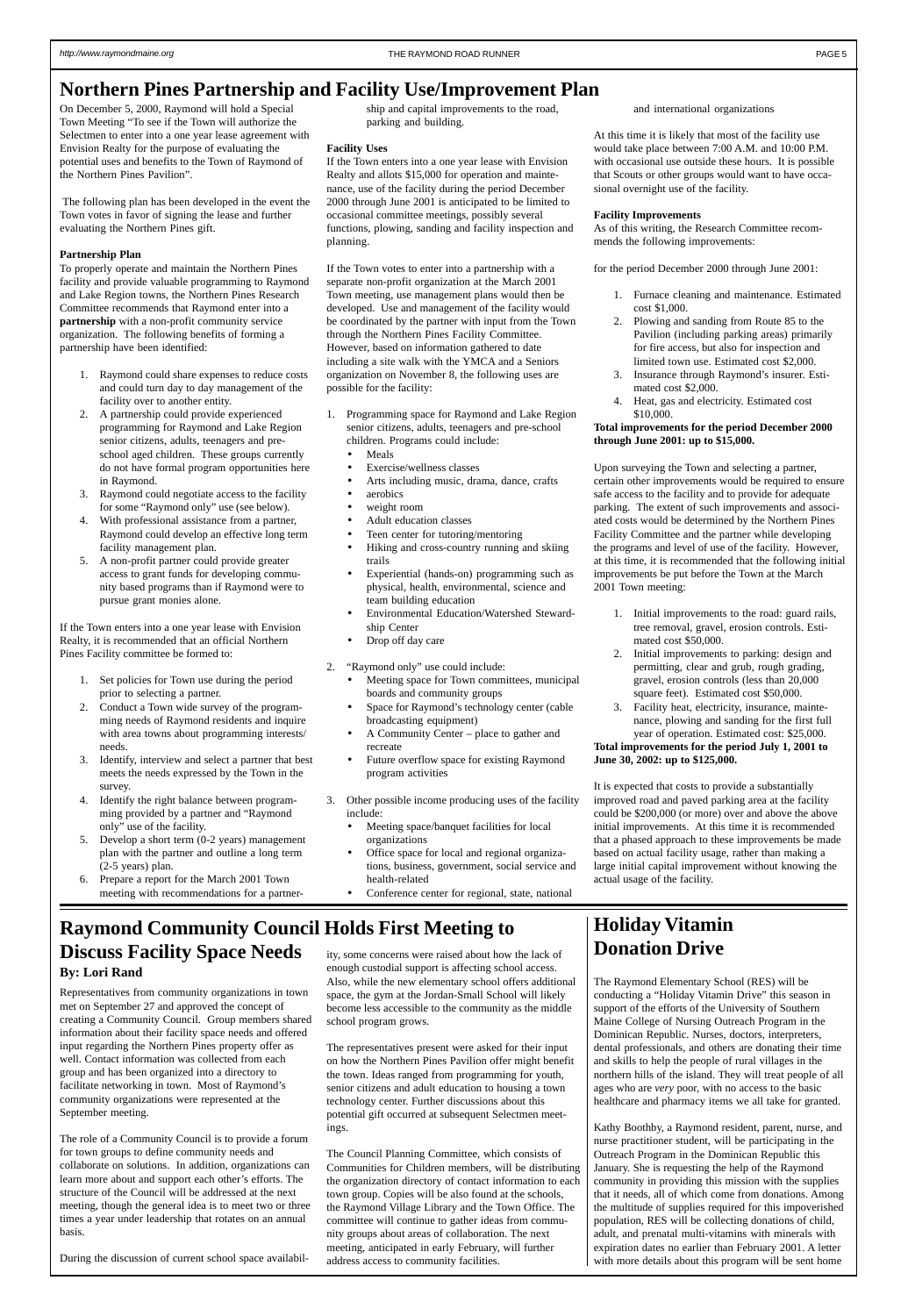### **Northern Pines Beech Hill Pavilion**

**Actual Income and Expense Summary for 9/1998 - 9/2000, Possible Future Income/Expense**

**November 15, 2000**

## **The Partnership and Facility Use/Improvement Plan is provided in this edition of the Road Runner.**

The Northern Pines gift represents a substantial opportunity for the Town as outlined in the Partnership and Facility Use/Improvement Plan. On November 8 representatives from the YMCA and York Cumberland Housing (a seniors organization) came out for a facility tour. The YMCA has indicated significant interest in further exploring a partnership with Raymond where by the YMCA could provide programming and Raymond could provide maintenance of the facility. Other potential partners likely exist.

#### **In Favor or Opposed ?**

At the public hearing on October 17, several citizens voiced concerns about the costs of taking on the facility, noting also that Town tax dollars would be diverted away from existing recreational programs. One citizen stated that the town should not be in the business of operating enterprise functions to reduce operation and maintenance costs. Other people have expressed concerns about increased taxes considering the upcoming fire station construction and middle school renovations.

Proponents of the project cited Raymond's growth rate and the likely hood that space for non-school programs for all ages may become scarce as the  $7<sup>th</sup>$  and  $8<sup>th</sup>$  graders phase in to staying in Raymond. The Town report indicates that between 30 and 40 new homes are built in Raymond each year, bringing more residents, school aged children and a growing need for programs and space. While Raymond may not need the space provided

by the Pavilion today, it is likely one to three years from now Raymond's space needs may be greater.

|                                            |           |               | 7/1/101       | 7/1/102         | 7/1/103         | 7/1/104                      | 7/1/105               |                 |
|--------------------------------------------|-----------|---------------|---------------|-----------------|-----------------|------------------------------|-----------------------|-----------------|
|                                            | 9/98-9/99 | 9/99-9/00     | to 6/30/02    | to 6/30/03      | to 6/30/04      | to 6/30/05                   | to 6/30/06            |                 |
| <b>Income</b>                              | Item      | <b>Actual</b> | <b>Actual</b> | <b>Possible</b> | <b>Possible</b> | <b>Possible</b>              | <b>Possible</b>       | <b>Possible</b> |
| facility rental                            | 70381     | 7034          |               |                 |                 |                              |                       |                 |
| meals and lodging                          | 48383     | 42261         |               |                 |                 |                              |                       |                 |
| service charge                             | 4897      | 4355          |               |                 |                 |                              |                       |                 |
| <b>Total Income</b>                        | \$123,661 | \$53,650      | \$25,000      | \$25,000        | \$25,000        | \$25,000                     | \$25,000              |                 |
| <b>Expenses</b>                            |           |               |               |                 |                 |                              |                       |                 |
| <b>Baseline Operation and Maintenance:</b> |           |               |               |                 |                 |                              |                       |                 |
| insurance                                  | 6045      | 4596          |               |                 |                 |                              |                       |                 |
| repair and maintenance                     | 5719      | 7627          |               |                 |                 |                              |                       |                 |
| telephone/internet                         | 2321      | 2610          |               |                 |                 |                              |                       |                 |
| utilities (gas, oil, electric)             | 8572      | 10935         |               |                 |                 |                              |                       |                 |
| <b>Subtotal Baseline O+M</b>               | \$22,657  | \$25,768      | \$25,000      | \$26,250        | \$27,563        | \$28,941                     | \$30,388              |                 |
| <b>Function Costs:</b>                     |           |               |               |                 |                 |                              |                       |                 |
| food                                       |           | 7168          | 7991          |                 |                 |                              |                       |                 |
| wages                                      | 21040     | 10749         |               |                 |                 |                              |                       |                 |
| professional services                      | 4784      | 270           |               |                 |                 |                              |                       |                 |
| other                                      |           | 12530         | 4789          |                 |                 |                              |                       |                 |
| <b>Subtotal Function Costs</b>             | \$45,522  | \$23,799      | \$25,000      | \$26,250        | \$27,563        | \$28,941                     | \$30,388              |                 |
| Facility Manager - Provided by Partner     |           |               | \$0           | \$0             | \$0             | \$0                          | \$0                   |                 |
| <b>Capital Improvements</b>                |           |               |               |                 |                 |                              |                       |                 |
| <b>Building</b>                            |           |               |               |                 |                 |                              |                       |                 |
| stain                                      |           |               | 10,000        | 10,000          |                 |                              |                       |                 |
| landings                                   |           |               | 600           |                 |                 |                              |                       |                 |
| ADA pavement shims                         |           |               | 2,000         |                 |                 |                              |                       |                 |
| water damage check/fix                     |           |               | 500           |                 |                 |                              |                       |                 |
| entrance railing                           |           |               | 500           |                 |                 | See Page 5<br>For Additional |                       |                 |
| <b>Water System</b>                        |           |               |               |                 |                 |                              | <b>Northern Pines</b> |                 |
| water test                                 |           |               | 250           | 250             |                 |                              |                       |                 |
| dry sprinkler test                         |           |               | 1,000         | 1,000           |                 | <b>Articles</b>              |                       |                 |
| Septic System                              |           |               |               |                 |                 |                              |                       |                 |
| pump five tanks and dbox                   |           |               | 1,200         | 1,500           |                 |                              |                       |                 |
| flow test                                  |           |               | 500           |                 |                 |                              |                       |                 |

Other uses and benefits are identified in the Partnership and Facility Use/Improvement Plan. It is noted that because Raymond Recreation provides programming for grades K through 6 and possibly for  $7<sup>th</sup>$  and  $8<sup>th</sup>$  graders in the future, the current thinking for Northern Pines is to focus on programming for seniors, adults, teens and preschoolers.

Additional information on the facility is available in a report dated October 12 at the Town office.

#### **Costs**

The attached spreadsheet provides an **Estimate of Possible Costs** for operating the facility under a partnership agreement with another organization. Note that without knowing who our partner is going to be or the specifics of a partnership agreement, there is no way to accurately figure actual costs. The spreadsheet represents our best estimate of possible costs as of November 15, 2000. It is likely that substantial costs could be incurred in the first one or two years of operation with significantly lower costs in later years once the road and parking improvements have been made. Programming costs may differ from those estimated.

In summary, while this facility has made money in the past, moving forward with this project will cost money. It is estimated that entering into the lease agreement and later accepting the gift from Envision may result in a tax increase for Raymond Property owners of between 1.1 and 2.2 percent. This means that if you currently pay \$2,000 per year for property tax, your bill could increase to \$2044 per year to pay for the Northern Pines facility and associated programming. If you pay \$10,000 per year in taxes your bill could increase to \$10,220 per year.

While accepting the gift represents a significant opportunity for Raymond, it will also require a significant commitment from the citizenry to support the costs, provide input to and support the Northern Pines Facility Committee and participate in the programming that would become available through a partnership.

We encourage all citizens of Raymond to attend this meeting and provide input to help the Town make an informed decision.

If anyone has questions or would like to offer their thoughts, please call the Town office or John or Lori Rand (655-4277).

## <span id="page-5-0"></span>**Decision on Northern Pines**

### *Continued from page 1*

# **Holiday Food And Gift Basket**

The spirit of the December holiday season is best shown when we help those who are in need. We ask you in the Raymond community to open your hearts and your wallets so that everyone can have a great Holiday.

If you are interested in "adopting" a Raymond family with food and/or gift baskets, please call Lisa at 655-333 or Laurie at 655-2222.

If circumstances find your family in need, or if you know of a family or individual who deserves a better Holiday, please contact us at the above numbers as soon as possible. As always, complete confidentiality is assured.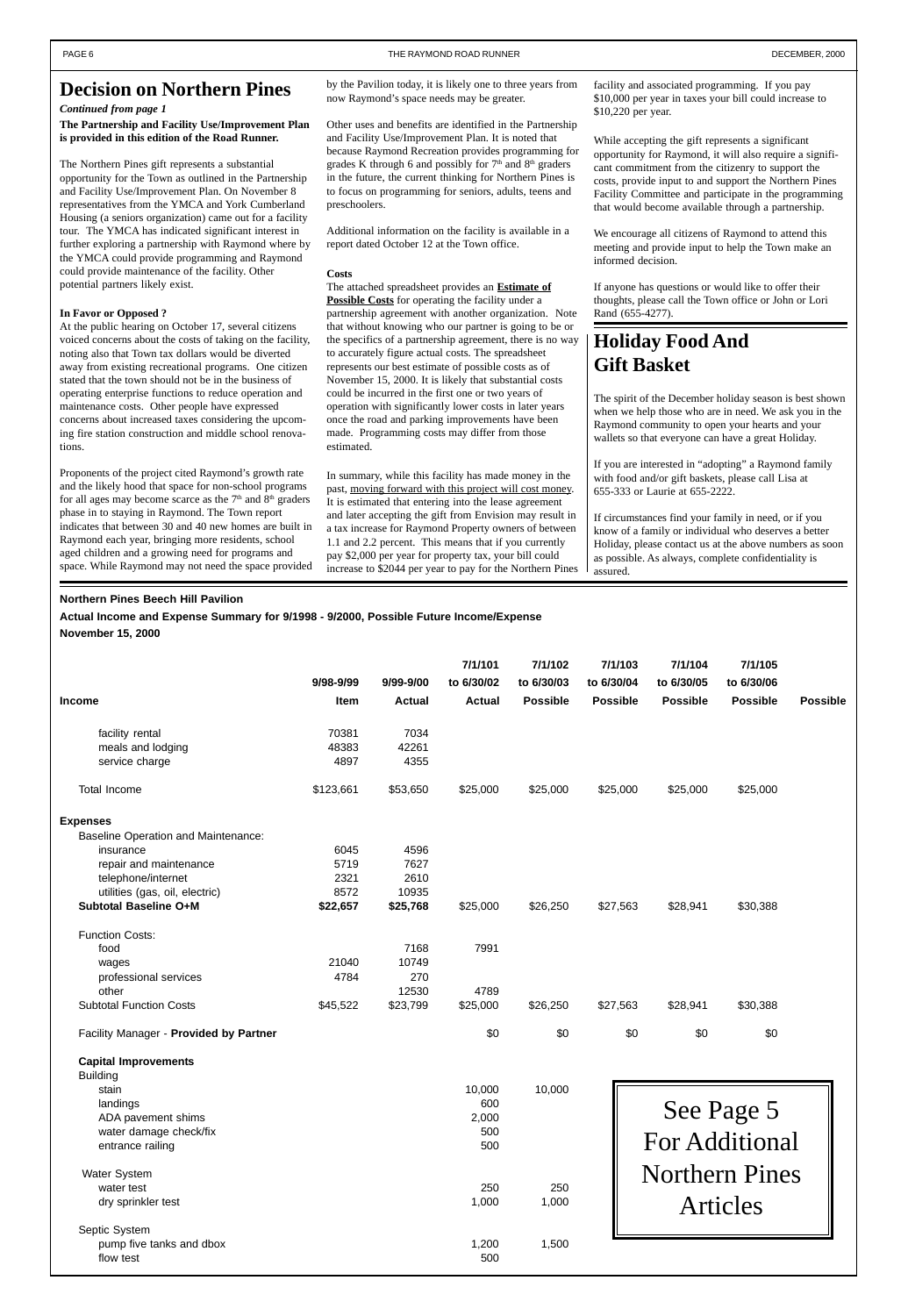| http://www.raymondmaine.org                                                                    | THE RAYMOND ROAD RUNNER    |                            |                                          |                                          |                                          |                                          | PAGE <sub>7</sub>                        |  |  |
|------------------------------------------------------------------------------------------------|----------------------------|----------------------------|------------------------------------------|------------------------------------------|------------------------------------------|------------------------------------------|------------------------------------------|--|--|
| <b>Incomeltem</b>                                                                              | 9/98-9/99<br><b>Actual</b> | 9/99-9/00<br><b>Actual</b> | 7/1/101<br>to 6/30/02<br><b>Possible</b> | 7/1/102<br>to 6/30/03<br><b>Possible</b> | 7/1/103<br>to 6/30/04<br><b>Possible</b> | 7/1/104<br>to 6/30/05<br><b>Possible</b> | 7/1/105<br>to 6/30/06<br><b>Possible</b> |  |  |
| Electrical<br>repair/check several fixtures                                                    |                            |                            | 500                                      |                                          |                                          |                                          |                                          |  |  |
|                                                                                                |                            |                            |                                          |                                          |                                          |                                          |                                          |  |  |
| Heat                                                                                           |                            |                            |                                          |                                          |                                          |                                          |                                          |  |  |
| furnace service/tank filters<br>Grounds                                                        |                            |                            | 1,000                                    |                                          |                                          |                                          |                                          |  |  |
| weed wacking                                                                                   |                            |                            | 500                                      | 500                                      | 500                                      | 500                                      | 500                                      |  |  |
| erosion control/landscaping                                                                    |                            |                            | 500                                      | 500                                      | 500                                      | 500                                      | 500                                      |  |  |
| lawn                                                                                           |                            |                            | 300                                      | 300                                      | 300                                      | 300                                      | 300                                      |  |  |
| Improve Existing Road                                                                          |                            |                            |                                          |                                          |                                          |                                          |                                          |  |  |
| improvements<br>annual maint                                                                   |                            |                            | 50,000                                   |                                          |                                          |                                          |                                          |  |  |
| annual plow/sand                                                                               |                            |                            | 3,000<br>1,000                           | 3,000<br>1,000                           | 1,000                                    | 1,000                                    | 1,000                                    |  |  |
| total improve existing road                                                                    |                            |                            | 51,000                                   | 1,000                                    | 1,000                                    | 4,000                                    | 4,000                                    |  |  |
| <b>Build New Road</b>                                                                          |                            |                            |                                          |                                          |                                          |                                          |                                          |  |  |
| survey/engineering/permitting                                                                  |                            |                            | 15,000                                   |                                          |                                          |                                          |                                          |  |  |
| guard rail                                                                                     |                            |                            | 5,500                                    |                                          |                                          |                                          |                                          |  |  |
| tree removal<br>ditching/culvert maint.                                                        |                            |                            | 10,000<br>65,000                         |                                          |                                          |                                          |                                          |  |  |
| new culverts                                                                                   |                            |                            | 9,000                                    |                                          |                                          |                                          |                                          |  |  |
| gravel                                                                                         |                            |                            | 45,000                                   |                                          |                                          |                                          |                                          |  |  |
| loam, seed, e&s                                                                                |                            |                            | 40,000                                   |                                          |                                          |                                          |                                          |  |  |
| paving                                                                                         |                            |                            | 34,000                                   |                                          |                                          |                                          |                                          |  |  |
| annual maint.                                                                                  |                            |                            | 0                                        | 3,000                                    | 3,000                                    | 3,000                                    | 3,000                                    |  |  |
| annual plow/sand<br>total build new road                                                       |                            |                            | 1,000                                    | 1,000                                    | 1,000                                    | 1,000                                    | 1,000                                    |  |  |
| Parking - Modify Existing                                                                      |                            |                            | 224,500                                  | 4,000                                    | 4,000                                    | 4,000                                    | 4,000                                    |  |  |
| regrade lots                                                                                   |                            |                            | 5,000                                    |                                          |                                          |                                          |                                          |  |  |
| surface with reclaim                                                                           |                            |                            | 20,000                                   |                                          |                                          |                                          |                                          |  |  |
| annual maint.                                                                                  |                            |                            | 500                                      | 500                                      | 500                                      | 500                                      | 500                                      |  |  |
| annual plow/sand                                                                               |                            |                            | 500                                      | 500                                      | 500                                      | 500                                      | 500                                      |  |  |
| total modify existing parking.                                                                 |                            |                            | 26,000                                   | 1,000                                    | 1,000                                    | 1,000                                    | 1,000                                    |  |  |
| Parking - New parking lot<br>clear & grub                                                      |                            |                            | 10,000                                   |                                          |                                          |                                          |                                          |  |  |
| gravel                                                                                         |                            |                            | 40,000                                   |                                          |                                          |                                          |                                          |  |  |
| paving                                                                                         |                            |                            | 26,000                                   |                                          |                                          |                                          |                                          |  |  |
| loam, seed, e&s                                                                                |                            |                            | 10,000                                   |                                          |                                          |                                          |                                          |  |  |
| stormwater pond                                                                                |                            |                            | 30,000                                   |                                          |                                          |                                          |                                          |  |  |
| permitting and design                                                                          |                            |                            | 15,000                                   |                                          |                                          |                                          |                                          |  |  |
| rough grading - cuts/fills                                                                     |                            |                            | 30,000                                   |                                          |                                          |                                          |                                          |  |  |
| total new parking<br>Capital Improvement Plan                                                  |                            |                            | 161,000<br>5,000                         | 5,000                                    | 5,000                                    | 5,000                                    | 5,000                                    |  |  |
| <b>OPTIONS:</b>                                                                                |                            |                            |                                          |                                          |                                          |                                          |                                          |  |  |
| A.Subtotal Capital Expenses with \$50K                                                         |                            |                            |                                          |                                          |                                          |                                          |                                          |  |  |
| road improvement, \$50K parking improvement<br><b>B.Subtotal Capital Expenses with \$100K</b>  |                            |                            | \$124,350                                | \$18,300                                 | \$8,300                                  | \$11,300                                 | \$14,050                                 |  |  |
| road improvement, \$150K parking improvement                                                   |                            |                            | \$274,350                                | \$18,300                                 | \$8,300                                  | \$11,300                                 | \$14,050                                 |  |  |
| <b>C.Subtotal Capital Expenses with \$225K</b><br>road improvement, \$200K parking improvement |                            |                            | \$449,350                                | \$21,300                                 | \$11,300                                 | \$11,300                                 | \$14,050                                 |  |  |
| A. Total Expenses \$50K road, \$50K parking \$68,179                                           |                            | \$49,567                   | \$174,350                                | \$70,800                                 | \$63,425                                 | \$69,181                                 | \$74,825                                 |  |  |
| B. Total Expenses \$100K road, \$150K parking                                                  |                            |                            | \$324,350                                | \$70,800                                 | \$63,425                                 | \$69,181                                 | \$74,825                                 |  |  |
| C. Total Expenses \$225K road, \$200K parking                                                  |                            |                            | \$499,350                                | \$73,800                                 | \$66,425                                 | \$69,181                                 | \$74,825                                 |  |  |
| A. Income - Expenses \$50K road, \$50K parking \$55,482                                        |                            | \$4,083                    | $-$149,350$                              | $-$45,800$                               | $-$ \$38,425                             | $-$ \$44,181                             | $-$49,825$                               |  |  |
| B. Income - Expenses \$100K road, \$150K parking                                               |                            |                            | $-$ \$299,350                            | $-$45,800$                               | $-$ \$38,425                             | $-$44,181$                               | $-$ \$49,825                             |  |  |
| C. Income - Expenses \$225K road, \$200K parking                                               |                            |                            | $-$474,350$                              | $-$ \$48,800                             | $-$ \$41,425                             | $-$44,181$                               | $-$49,825$                               |  |  |

|                                                        |         |         |         |         |         | Five year |
|--------------------------------------------------------|---------|---------|---------|---------|---------|-----------|
|                                                        |         |         |         |         |         | Average   |
| A. projected mil rate (tax per \$1,000 value)          | \$15.33 | \$15.07 | \$15.05 | \$15.06 | \$15.08 | \$15.11   |
| B. projected mil rate (tax per \$1,000 value)          | \$15.70 | \$15.07 | \$15.05 | \$15.06 | \$15.08 | \$15.19   |
| C. projected mil rate (tax per \$1,000 value)          | \$16.14 | \$15.07 | \$15.05 | \$15.06 | \$15.08 | \$15.28   |
| A. Percent increase in taxes from \$14.95/\$1000 value | $2.5\,$ | 0.8     | 0.6     | 0.7     | 0.8     | 1.1       |
| B. Percent increase in taxes from \$14.95/\$1000 value | 5.0     | 0.8     | 0.6     | 0.7     | 0.8     | 1.6       |
| C. Percent increase in taxes from \$14.95/\$1000 value | 8.0     | 0.8     | 0.7     | 0.7     | 0.8     | 2.2       |

#### Notes:

1. Actual costs provided by Marlee Turner, former owner. Possible future costs estimates by Owens McCullough and John Rand.

2. Maine Woods Dance camp did not come in 2000 (\$50,000 account w/expenses around \$30,000)

3. Real estate taxes and debt service not included in expenses.

4. Facility use for 1998/1999 estimated at 30 percent.

5. Cost estimates for option B and C road and parking improvements are based upon Owens McCullough 10/20/00 letter to Elizabeth Cummings.

6. Projected mil rates are based on current spending and valuation. New spending on other Town projects will result in a higher mil rate.